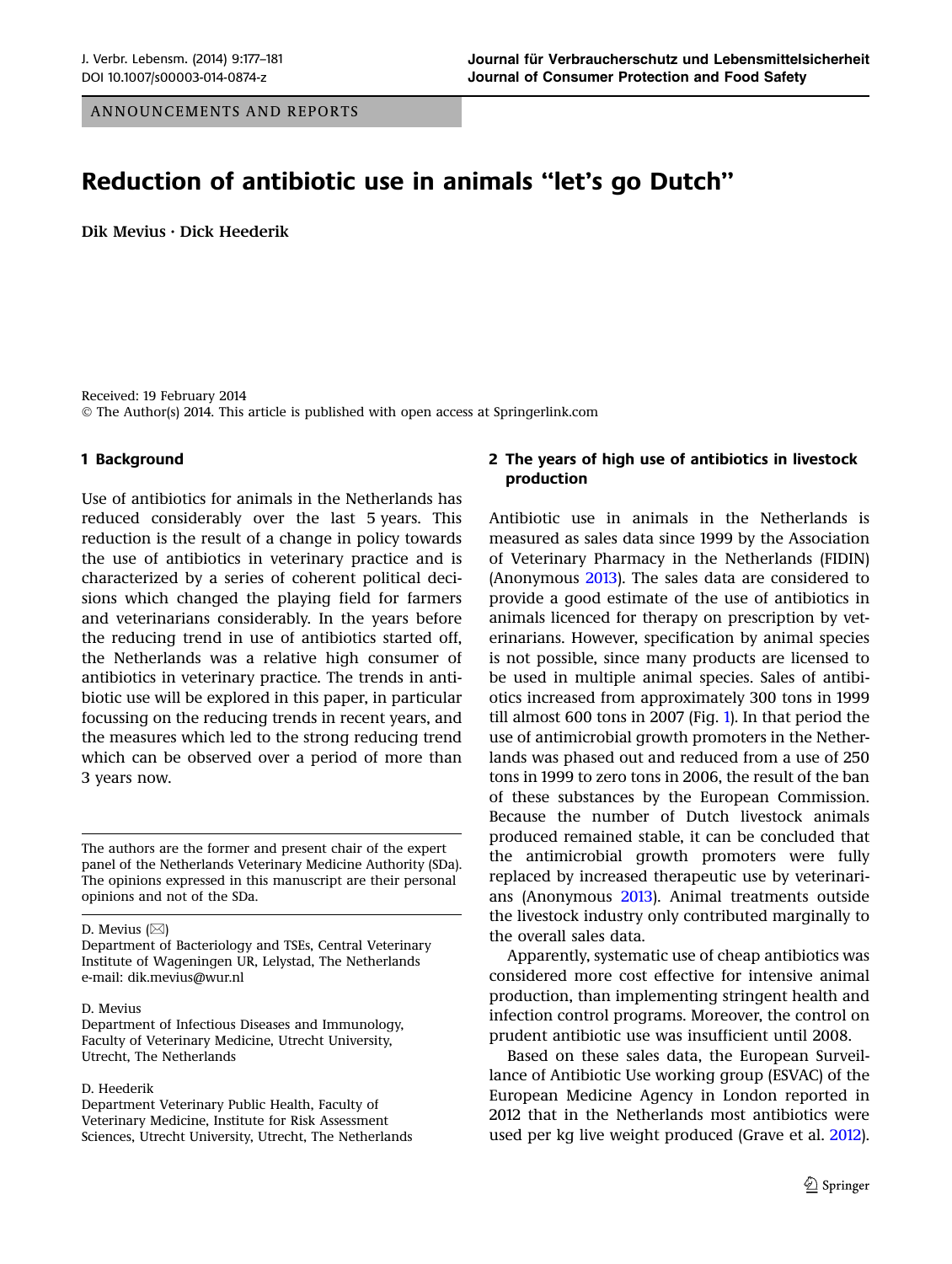<span id="page-1-0"></span>

Fig. 1 Sales of antimicrobials for therapeutic use on prescription in animals (purple bars) and sales of antimicrobial growth promoters from 1999 to 2009 in the Netherlands (Source: FIDIN) (color figure online)

# 3 Prudent use of antibiotics in human medicine in the Netherlands

In contrast, in Dutch human medicine, use of antibiotics can be considered as essentially prudented. In patients in the Netherlands, antibiotic use is among the lowest of Europe (Elseviers et al. [2007;](#page-4-0) Vander Stichele et al. [2006\)](#page-4-0). As a result microbial resistance levels in health care are low, as illustrated by the low level of Methicillin Resistant Staphylococcus aureus (MRSA) infections. These occur only incidentally in invasive infections in hospitals (EARSNET-2013<sup>1</sup>). Also the occurrence of cefotaxime resistant isolates suspected to produce Extended Spectrum Beta-Lactamases (ESBLs) in infections in hospitals, is lower than in most other European countries (EARSNET-2013). This enormous contrast in antibiotic use in veterinary and human medicine practice feeds the negative perception of medical doctors, authorities and the public about live-stock production in the Netherlands. Moreover, the consequence is also that any potential contribution of resistant organisms from animals to human infections in health care is more visible in routine statistics and has a higher potential contribution to disease load than in countries with high usage in human health care and with endemic occurrence of multi-drug resistant organisms in hospitals.

A result of the high use of antibiotics in animals, is that resistance levels are high in food-producing animals as reported in the annual reports of the Dutch Monitoring of Antibiotics use and Resistance in Animals program (Anonymous [2013\)](#page-3-0). Resistance levels are most optimally measured in the intestinal flora of healthy animals (Anonymous [2008\)](#page-3-0). Commensal E. coli isolated according to EFSA protocols is used as indicator organism of the Gram-negative intestinal flora. Multi-drug resistance levels in E. coli are high and increased up to 2009 in isolates from broilers, pigs, and veal calves and to a lesser extend in those from dairy cattle (Anonymous [2008\)](#page-3-0). This indicates that the gastro-intestinal tract of food-animals is a (potential) reservoir of multi-drug resistant organisms.

# 4 Events leading to increased attention for high veterinary use of antimicrobials

Livestock MRSA (ST398) was first detected in a Dutch pig farm in 2005 (Voss et al. [2005](#page-4-0)). Surveillance targeted at MRSA prevalence showed that most pig and veal calf farms are positive for MRSA, and that this organism can also be found in companion animals, horses, poultry and meat products.<sup>2</sup> The transmission route of MRSA to humans is direct contact, and farmers and veterinarians are considered to be at risk to be MRSA carriers (Dorado-Garcia et al. [2013](#page-4-0); Gilbert et al. [2012;](#page-4-0) Graveland et al. [2011](#page-4-0)). Patients at risk to carry MRSA are nursed and treated in isolation in hospitals to prevent spread of MRSA (Voss [2004;](#page-4-0) Wassenberg et al. [2010](#page-4-0)). The frequent occurrence of MRSA ST398 has resulted in human infections, although MRSA ST398 is generally not considered a highly pathogenic micro-organism, but in particular had a major effect on increased costs in health care, which has increased the level of concern of health care authorities regarding Dutch livestock

<sup>1</sup> European Centre for Disease Prevention and Control. Antimicrobial resistance surveillance in Europe 2012. Annual Report of the European Antimicrobial Resistance Surveillance Network (EARS-Net). Stockholm: ECDC; 2013. [http://www.ecdc.](http://www.ecdc.europa.eu/en/healthtopics/antimicrobial_resistance/database/Pages/map_reports.aspx) [europa.eu/en/healthtopics/antimicrobial\\_resistance/database/](http://www.ecdc.europa.eu/en/healthtopics/antimicrobial_resistance/database/Pages/map_reports.aspx) [Pages/map\\_reports.aspx](http://www.ecdc.europa.eu/en/healthtopics/antimicrobial_resistance/database/Pages/map_reports.aspx).

<sup>2</sup> Analysis of the baseline survey on the prevalence of methicillin-resistant Staphylococcus aureus (MRSA) in holdings with breeding pigs, in the EU, 2008, Part A: MRSA prevalence estimates; on request from the European Commission. EFSA Journal 2009; 7(11):1376 [82 pp.]. doi[:10.2903/j.efsa.2009.1376](http://dx.doi.org/10.2903/j.efsa.2009.1376). Available online: [www.efsa.europa.eu](http://www.efsa.europa.eu).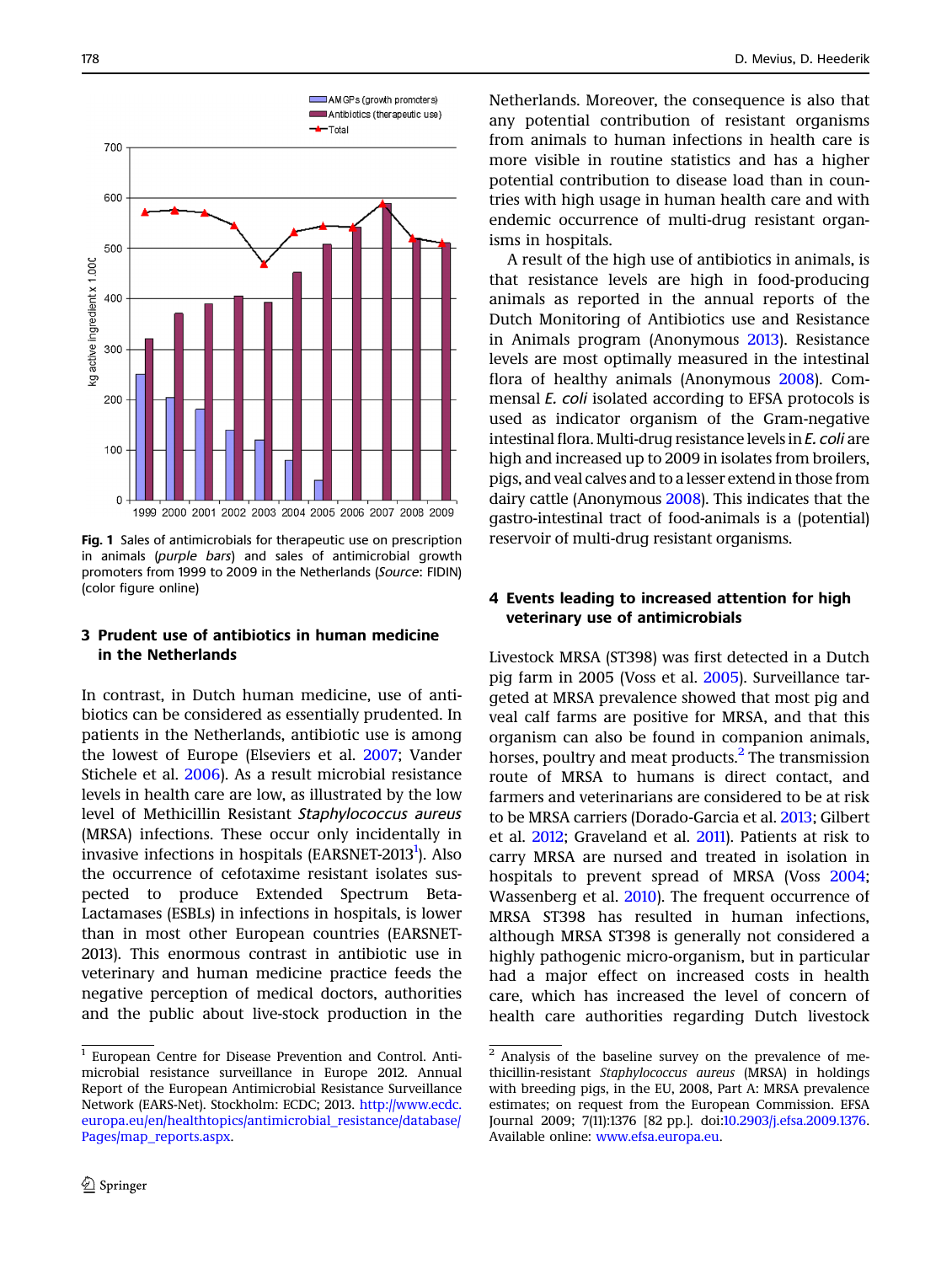production. The emergence of MRSA was paralleled by occurrence of ESBL-producing organisms in livestock production. Since 2002 the occurrence of ESBLproducing organisms has been observed in broilers (Dierikx et al. [2010](#page-3-0)). Both in E. coli and in Salmonella a rapid increase was observed of ESBL-producers in these animals. A prevalence study showed that all broiler farms were positive and virtually all animals shed ESBL-producing E. coli in their faeces (Dierikx et al. [2013](#page-4-0)). As a result almost all broiler meat products were positive for ESBL-producing organisms (Cohen Stuart et al. [2012](#page-3-0); Overdevest et al. [2011\)](#page-4-0). A large study conducted with the University Medical Centre of Utrecht (UMCU) and the Dutch Institute for Public Health and the Environment (RIVM) showed that one in five human clinical ESBL-producing isolates harboured genes and plasmids that seemed indistinguishable from poultry genes and plasmids (Leversteinvan Hall et al. [2011](#page-4-0)). Poultry meat was considered a potentially likely route of transmission to humans. Data from poultry sources and from subsequent screening in other food-animals, dogs and wild birds demonstrating high prevalences further raised concerns about the possible attribution of ESBLs from animal related sources to infections in humans.

## 5 Reducing the use of antimicrobials in veterinary practice

The concerns about public health consequences of antibiotic usage and resistant organisms in animals to human health have resulted in drastic changes in the policy of the Dutch authorities. In 2008 already the Dutch minister of Agriculture, Nature and Food Quality, installed a task force on Antimicrobial Resistance in Food Animals and demanded the combined stakeholders involved in animal production and the Dutch Royal Veterinary Association (KNMvD) to sign memoranda of understanding in which measures to reduce antibiotic use and antimicrobial resistance are described. After a debate in parliament about ESBLs in poultry, mandatory reduction targets in antibiotic usage in animals in the Netherlands were defined as 20 % reduction in 2011 and 50 % in 2013. In 2012 this target was renewed to 70 % reduction for total livestock production. As reference year 2009 was defined. Different initiatives were taken resulting in a measurable reduction in the use of antibiotics:

• An essential element in the approach of the task force was to make antibiotic use on all farms

transparent. Since 2012 it is mandatory to register all antibiotics supplied by veterinarians. This was already partially implemented by the private stakeholders in animal production in 2011 in veal calves, broilers and pigs as part of their quality systems. In particular by means of the quality systems acting at the sector level, they were able to implement these policies swiftly and effectively. In 2012 cattle followed. Usage on farms is expressed as animal daily dosages per year (add/y) (Bos et al. [2013](#page-3-0)), which resembles the Danish system of reporting. $3$  In this way farms and vets can be benchmarked and compared with each other and with independently defined targets (benchmarking). An essential part of this process was to install an independent institute to control the use data, report the data publically and to define targets for use. In spring 2011 the Netherlands Veterinary Medicines Authority (SDa: [www.](http://www.autoriteitdiergeneesmiddelen.nl) [autoriteitdiergeneesmiddelen.nl](http://www.autoriteitdiergeneesmiddelen.nl)) was installed for this purpose and the first targets for use in different animal production sectors were published in July 2011.

• Because of the concerns about MRSA and ESBLs in food-animals, the Dutch Heath Council was asked to advice the Ministers of Public health Welfare and Sports and the Minister of Economic Affairs about antibiotic usage in animals. The advice included a full ban in usage of any new antibacterial drug in animals and a restriction of the use of 3rd and 4th generation cephalosporins in animals. Moreover, it was advised to restrict the use of colistin, all beta-lactams, aminoglycosides and fluoroquinolones in food-animals. Since this advice lacked detail, the Antibiotics Policy Working Group (WVAB) of the KNMvD, wrote a guideline in which drugs were classified as first, second and third choice drugs for inclusion in treatment plans on farms [\(http://wvab.knmvd.nl/](http://wvab.knmvd.nl/wvab) [wvab\)](http://wvab.knmvd.nl/wvab). Moreover, the animal drug law was changed in 2013, ruling that only first choice drugs are allowed to be present on farms for empiric treatment of infections based on a mandatory treatment plan for each farm. This treatment plan has to be custom made by the veterinarian for each farm, based on treatment guidelines of the KNMvD (formularia: [http://wvab.knmvd.nl/wvab/](http://wvab.knmvd.nl/wvab/formularia/formularia) [formularia/formularia](http://wvab.knmvd.nl/wvab/formularia/formularia)).

<sup>3</sup> DANMAP 2012. Use of antimicrobial agents and occurrence of antimicrobial resistance in bacteria from food animals, food and humans in Denmark. ISSN 1600–2032.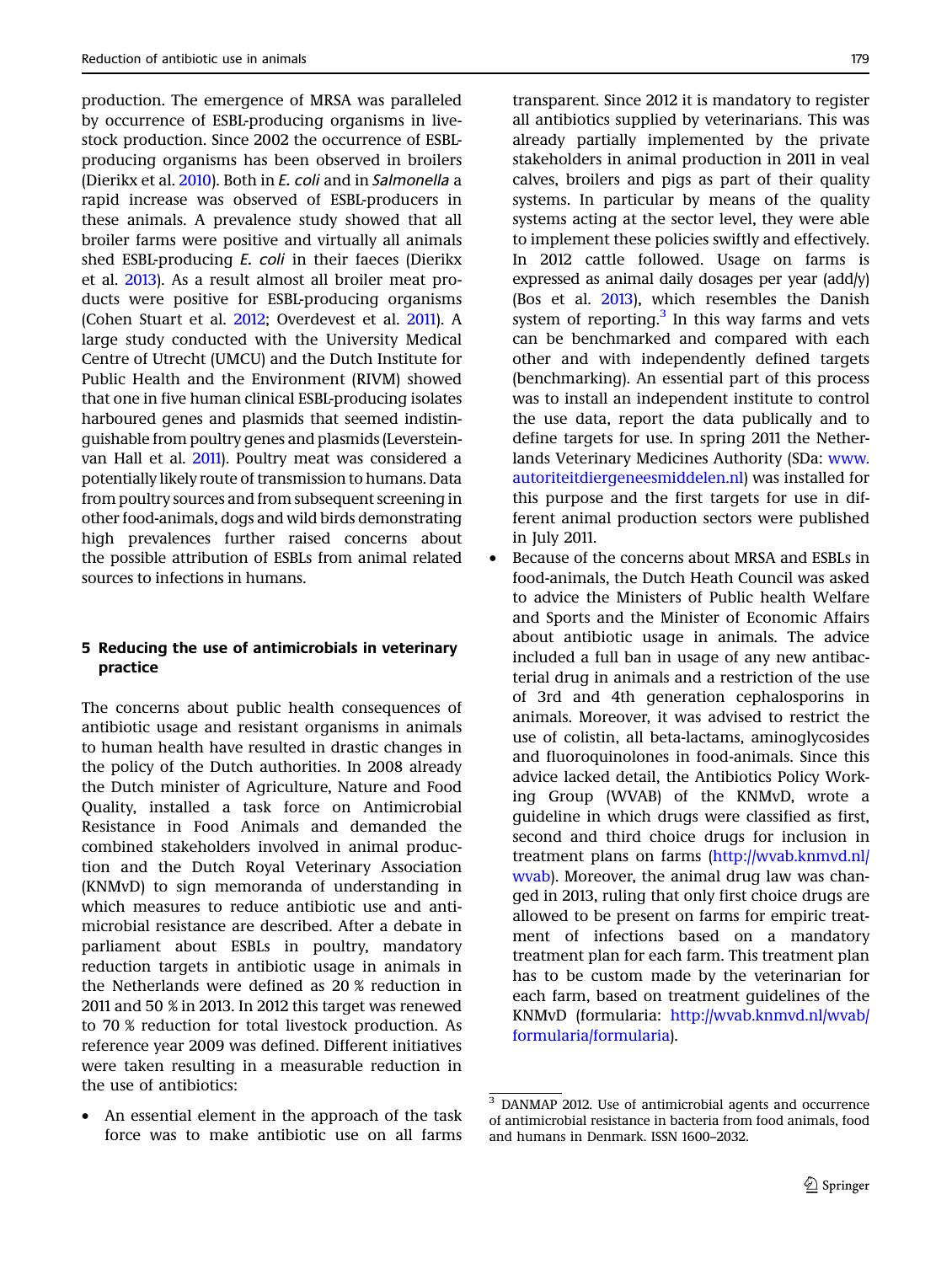<span id="page-3-0"></span>Fig. 2 Sales figures for antibiotics licensed for therapeutic use in animals (kg  $\times$  1,000) in the Netherlands from 1999 up to and including 2012. Usage of antibiotics in livestock in the Netherlands in 2012. June 2013. Netherlands Veterinary Medicines Authority (SDa). [http://www.autoriteitdier](http://www.autoriteitdiergeneesmiddelen.nl/english) [geneesmiddelen.nl/english](http://www.autoriteitdiergeneesmiddelen.nl/english)



• In 2013 the SDa has defined quantitative reduction targets for antibiotic use for each food-animal species (in add/y) including zero add/y as quantitative target for fluoroquinolones and 3rd, and 4th generation cephalosporins. The latter two drugs are only allowed after it has been proven that no alternative treatment options are available. This is also regulated in 2013 by the change in the animal drug law. In the meantime, most animal production sectors have voluntarily decided to stop usage of these third choice drugs in animals on a voluntary basis.

As a result of all these measures taken, sales of antibiotics have decreased in 5 years by 56 % since 2007 and the target of 50 % reduction in 2013 is already reached in 2012 (Fig. 2). Moreover, clear indications exist that the occurrence of antimicrobial resistance in animal bacteria and the load of ESBLs in animals is decreasing (Anonymous 2013). This is a very important result of the governmental targets, the measures initiated by the private parties involved in animal production and the SDa, which can be considered to be critical success factors for the Netherlands.

However, to solve the current and future threats of multi-drug resistant organisms in (food)-animals to human health, a substantial further reduction may be warranted and on the longer term a change in animal production practices cannot be excluded. In 2014 next to livestock farms, veterinarians will also be

benchmarked. A system has been developed which describes the use of antimicrobials on the population of farms for which a veterinarian is responsible. To facilitate this approach, regulations were put in place which resulted in unique one on one relations between veterinarians and livestock farmers. Further refinements in the benchmarking system are to be expected.

Open Access This article is distributed under the terms of the Creative Commons Attribution License which permits any use, distribution, and reproduction in any medium, provided the original author(s) and the source are credited.

### References

- Anonymous (2008) Report from the task force on zoonoses data collection including guidance for harmonized monitoring and reporting of antimicrobial resistance in commensal Escherichia coli and Enterococcus spp. from food animals. EFSA J 141:44
- Anonymous (2013) Annual report on monitoring of antimicrobial resistance and antibiotic usage in animals in the Netherlands in 2012 (MARAN-2013). In: Mevius D, Wit B, van Pelt W (eds) Central Veterinary Institute, Lelystad, pp 1–48
- Bos ME et al. (2013) Consumption of antimicrobials in pigs, veal calves, and broilers in the Netherlands: quantitative results of nationwide collection of data in 2011. PLoS One 8(10):e77525
- Cohen SJ et al. (2012) Comparison of ESBL contamination in organic and conventional retail chicken meat. Int J Food Microbiol 154(3):212–214
- Dierikx C et al. (2010) Increased detection of extended spectrum beta-lactamase producing Salmonella enterica